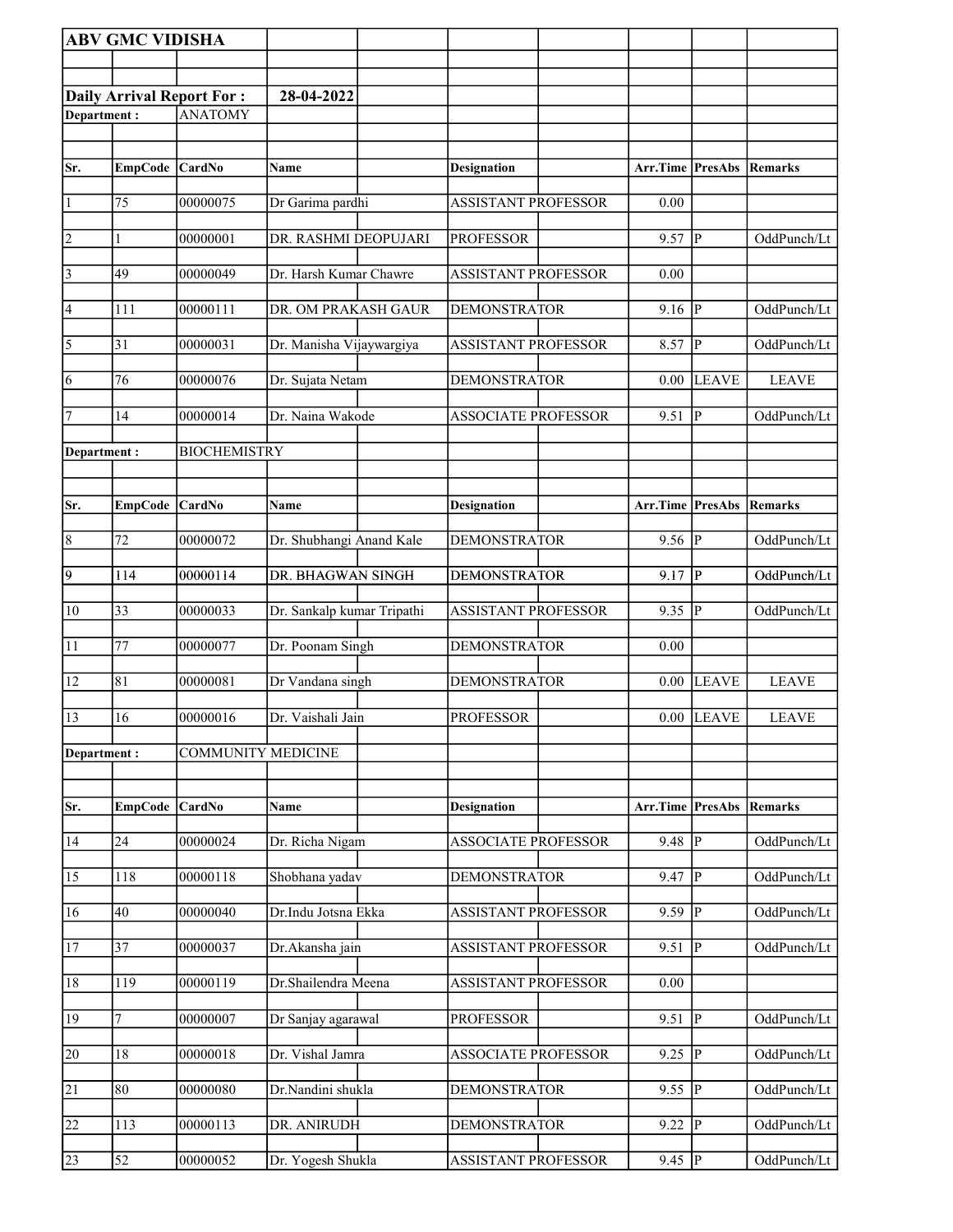| $\overline{24}$ | 82                       | 00000082                 | Dr. Ashish Upaddhyay        | <b>DEMONSTRATOR</b>        | 9.43                            | P              | OddPunch/Lt  |
|-----------------|--------------------------|--------------------------|-----------------------------|----------------------------|---------------------------------|----------------|--------------|
| 25              | 36                       | 00000036                 | Dr.Neeraj Khare             | <b>ASSISTANT PROFESSOR</b> | 10.36                           | $\overline{P}$ | OddPunch/Lt  |
| Department:     |                          | <b>DEAN</b>              |                             |                            |                                 |                |              |
|                 |                          |                          |                             |                            |                                 |                |              |
| Sr.             | EmpCode                  | CardNo                   | Name                        | <b>Designation</b>         | Arr.Time PresAbs                |                | Remarks      |
| 26              | 97                       | 00000097                 | DR. Sunil Nandeshwar        | <b>DEAN</b>                | 0.00                            | OD             | <b>OD</b>    |
| Department:     |                          | <b>FORANSIC MEDICINE</b> |                             |                            |                                 |                |              |
|                 |                          |                          |                             |                            |                                 |                |              |
| Sr.             | EmpCode CardNo           |                          | <b>Name</b>                 | <b>Designation</b>         | <b>Arr.Time PresAbs Remarks</b> |                |              |
| 27              | 35                       | 00000035                 | Dr. Narendra singh patel    | <b>ASSOCIATE PROFESSOR</b> | 0.00                            | <b>LEAVE</b>   | <b>LEAVE</b> |
| 28              | 126                      | 00000126                 | Dr. Vivek kumar Chouksey    | <b>ASSISTANT PROFESSOR</b> | 0.00                            |                |              |
| 29              | 112                      | 00000112                 | DR. POOJA TIWARI            | <b>DEMONSTRATOR</b>        | 9.47                            | IР             | OddPunch/Lt  |
| 30              | 54                       | 00000054                 | Dr.Manish Nigam             | <b>PROFESSOR</b>           | 0.00                            | <b>LEAVE</b>   | <b>LEAVE</b> |
| 31              | 85                       | 00000085                 | Dr. Sharad Dohare           | <b>DEMONSTRATOR</b>        | 9.49                            | $\mathsf{P}$   | OddPunch/Lt  |
| Department:     |                          | MICROBIOLOGY             |                             |                            |                                 |                |              |
|                 |                          |                          |                             |                            |                                 |                |              |
| Sr.             | EmpCode CardNo           |                          | Name                        | <b>Designation</b>         | <b>Arr.Time PresAbs Remarks</b> |                |              |
| 32              | 88                       | 00000088                 | Dr. Sanjay Singh            | <b>ASSISTANT PROFESSOR</b> | 9.35                            | p              | OddPunch/Lt  |
| $\overline{33}$ |                          | 00000004                 |                             |                            |                                 | ∣P             | OddPunch/Lt  |
|                 | $\overline{\mathcal{L}}$ |                          | Dr Avinash laghave          | <b>PROFESSOR</b>           | 9.56                            |                |              |
| 34              | 110                      | 00000110                 | DR, RAGINI DANGI            | <b>DEMONSTRATOR</b>        | 9.52                            | $\mathbf P$    | OddPunch/Lt  |
| 35              | 106                      | 00000106                 | Dr.Aarti Jain               | <b>ASSOCIATE PROFESSOR</b> | 10.43                           | P              | OddPunch/Lt  |
| $\overline{36}$ | 79                       | 00000079                 | Dr.Prashant kumar bhakoriya | <b>DEMONSTRATOR</b>        | 9.49                            | $\overline{P}$ | OddPunch/Lt  |
| 37              | $\overline{1}25$         | 00000125                 | DR.Himanshi Bansal          | <b>ASSISTANT PROFESSOR</b> | 9.26                            | <sup> </sup> P | OddPunch/Lt  |
| Department:     |                          | PATHOLOGY                |                             |                            |                                 |                |              |
|                 |                          |                          |                             |                            |                                 |                |              |
| Sr.             | <b>EmpCode</b>           | CardNo                   | Name                        | <b>Designation</b>         | Arr.Time                        | PresAbs        | Remarks      |
| 38              | 48                       | 00000048                 | Dr.Pratibha Meena           | <b>ASSISTANT PROFESSOR</b> | 0.00                            |                |              |
| 39              | 78                       | 00000078                 | Dr. Rajnikant ahirwar       | <b>DEMONSTRATOR</b>        | 9.28                            | P              | OddPunch/Lt  |
| 40              | 83                       | 00000083                 | Dr.Fuzail Ahmad             | <b>DEMONSTRATOR</b>        | 10.46                           | P              | OddPunch/Lt  |
| 41              | 51                       | 00000051                 | Dr. Lal Pranay singh        | <b>ASSISTANT PROFESSOR</b> | 9.34   $P$                      |                | OddPunch/Lt  |
| 42              | 128                      | 00000128                 | DR.PREETI MANDLOI           | <b>ASSISTANT PROFESSOR</b> | 0.00                            | <b>LEAVE</b>   | <b>LEAVE</b> |
| 43              | 6                        | 00000006                 | Dr Gopal krishna sawke      | <b>PROFESSOR</b>           | 0.00                            |                |              |
| 44              | 17                       | 00000017                 | Dr. Tina Rai                | <b>ASSOCIATE PROFESSOR</b> | 10.05                           | P              | OddPunch/Lt  |
| 45              | 84                       | 00000084                 | Dr. Sunil Nagar             | <b>DEMONSTRATOR</b>        | 0.00                            | <b>LEAVE</b>   | <b>LEAVE</b> |
|                 |                          |                          |                             |                            |                                 |                |              |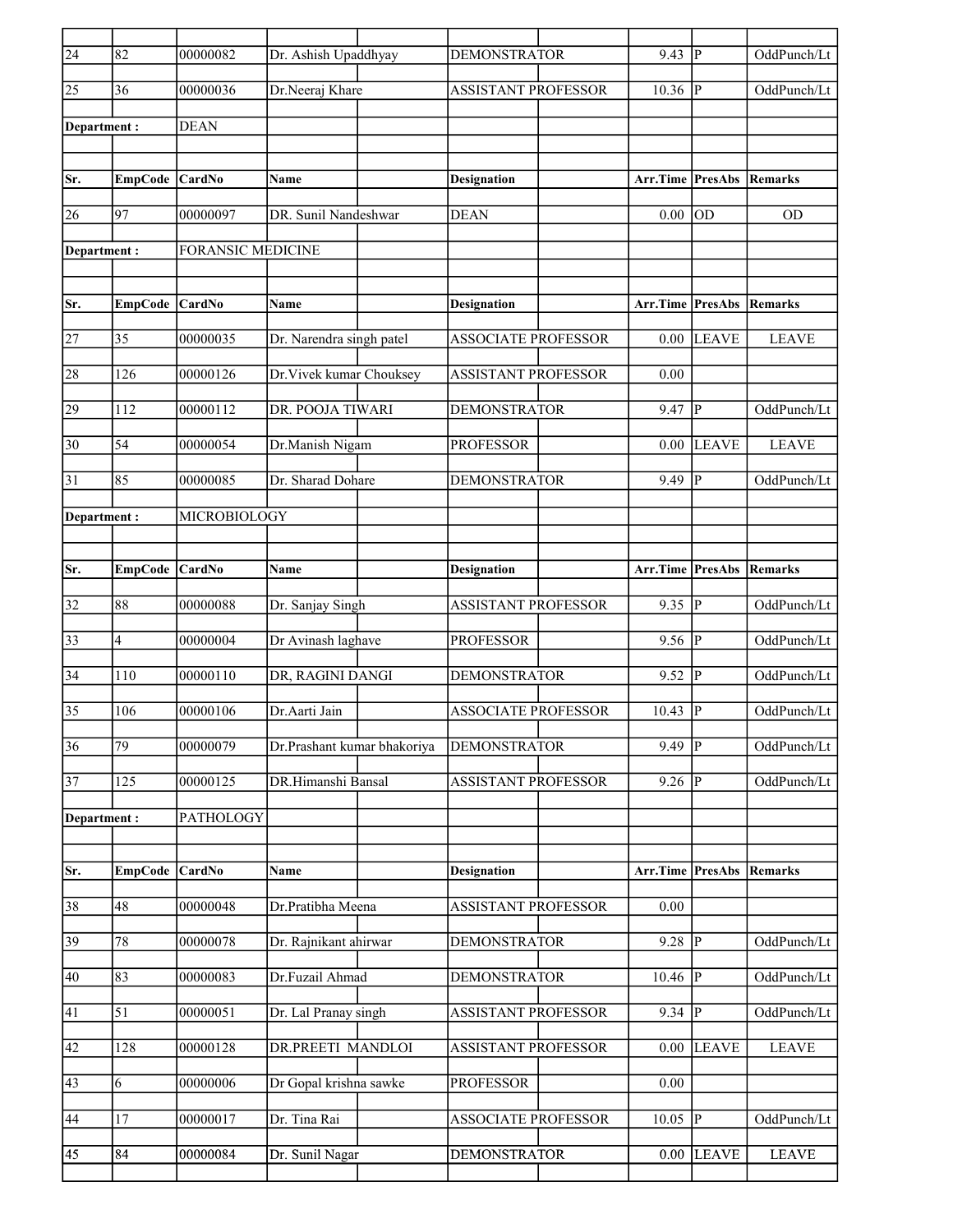| Department: |                | PHARAMCOLOGY |                         |                            |                         |    |             |
|-------------|----------------|--------------|-------------------------|----------------------------|-------------------------|----|-------------|
|             |                |              |                         |                            |                         |    |             |
| Sr.         | <b>EmpCode</b> | CardNo       | <b>Name</b>             | <b>Designation</b>         | <b>Arr.Time PresAbs</b> |    | Remarks     |
|             |                |              |                         |                            |                         |    |             |
| 46          | 74             | 00000074     | Dr. Raina Jain          | <b>ASSISTANT PROFESSOR</b> | 10.43                   | IР | OddPunch/Lt |
| 47          | 73             | 00000073     | Dr. Sudhir Kumar Jain   | <b>ASSISTANT PROFESSOR</b> | 9.53                    | IР | OddPunch/Lt |
| 48          | 22             | 00000022     | Dr Akhilesh kumar       | <b>PROFESSOR</b>           | 7.44                    | P  | OddPunch    |
|             | Department:    | PHYSIOLOGY   |                         |                            |                         |    |             |
|             |                |              |                         |                            |                         |    |             |
| lSr.        | <b>EmpCode</b> | CardNo       | <b>Name</b>             | <b>Designation</b>         | <b>Arr.Time PresAbs</b> |    | Remarks     |
| 49          | 15             | 00000015     | Dr. Mona Kharbanda      | <b>ASSOCIATE PROFESSOR</b> | 0.00                    |    |             |
| 50          | $\overline{8}$ | 00000008     | Dr Suman rai            | <b>PROFESSOR</b>           | 9.52                    | P  | OddPunch/Lt |
| 51          | 32             | 00000032     | Dr.Brajesh sharma       | <b>ASSISTANT PROFESSOR</b> | 9.55                    | P  | OddPunch/Lt |
| 52          | 71             | 00000071     | Dr. Parul Sharma        | <b>DEMONSTRATOR</b>        | 9.58                    | P  | OddPunch/Lt |
| 53          | 70             | 00000070     | Dr. Pankaj Kumar Sharma | <b>DEMONSTRATOR</b>        | 9.57                    | IР | OddPunch/Lt |
| 54          | 115            | 00000115     | Dr. SOBHARAN MEENA      | <b>DEMONSTRATOR</b>        | 9.47                    | IР | OddPunch/Lt |
| 55          | 108            | 00000108     | Dr.Geeta Shammani       | <b>ASSISTANT PROFESSOR</b> | 0.00                    |    |             |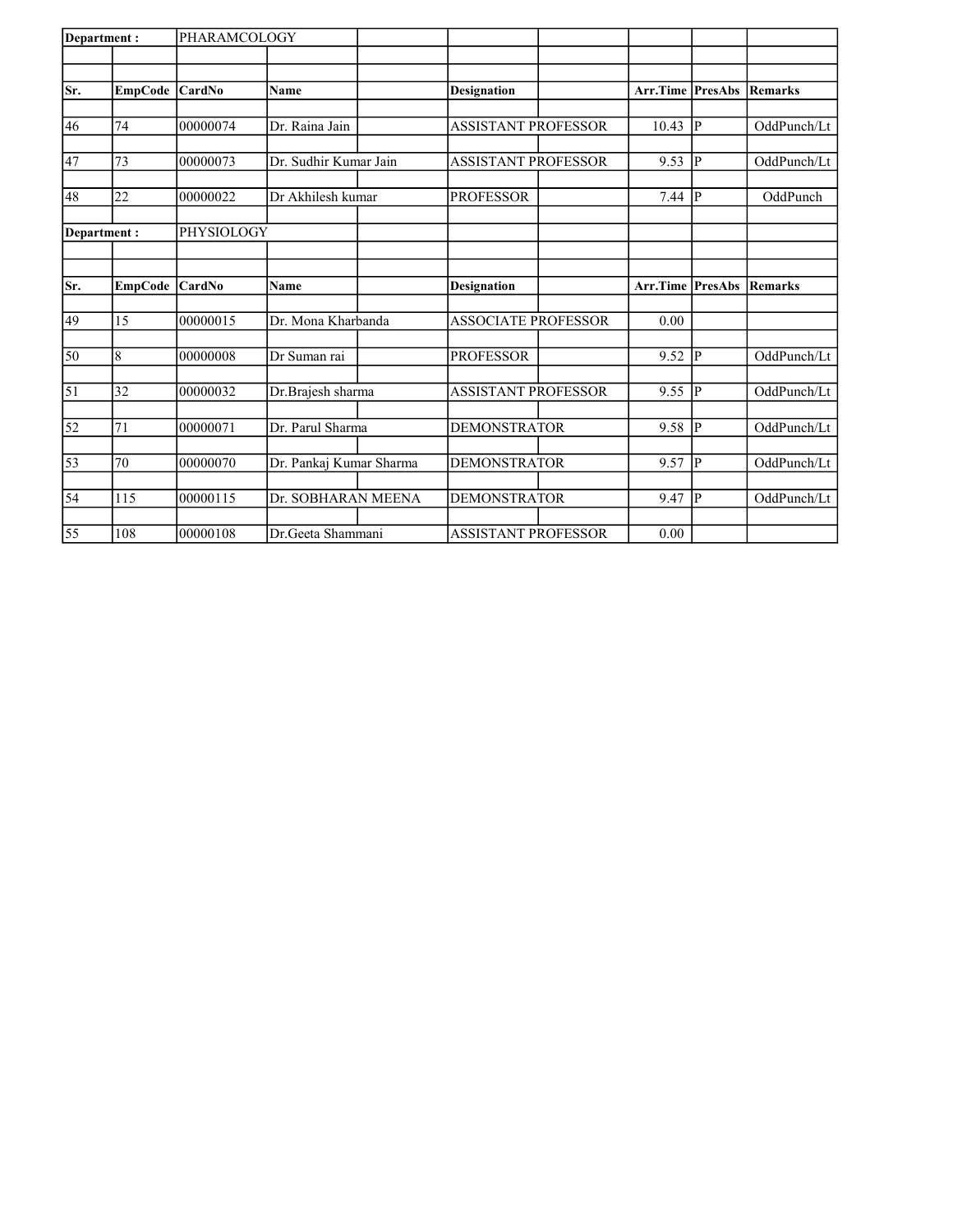|                       | <b>ABV GMC VIDISHA</b> |                                                       |                            |                                           |                                 |                |                |
|-----------------------|------------------------|-------------------------------------------------------|----------------------------|-------------------------------------------|---------------------------------|----------------|----------------|
|                       |                        |                                                       |                            |                                           |                                 |                |                |
|                       |                        |                                                       |                            |                                           |                                 |                |                |
| Department:           |                        | <b>Daily Arrival Report For:</b><br><b>ANESTHESIA</b> | 28-04-2022                 |                                           |                                 |                |                |
|                       |                        |                                                       |                            |                                           |                                 |                |                |
|                       |                        |                                                       |                            |                                           |                                 |                |                |
| Sr.                   | EmpCode CardNo         |                                                       | Name                       | <b>Designation</b>                        | <b>Arr.Time PresAbs Remarks</b> |                |                |
| $\vert$ 1             | 58                     | 00000058                                              | Dr.Sevras Hingwe           | <b>ASSISTANT PROFESSOR</b>                | 9.08                            | $\overline{P}$ | OddPunch/Lt    |
| $\overline{2}$        | 127                    | 00000127                                              |                            | DR.JYOTI RAGHUWANSHI ASSISTANT PROFESSOR  | 9.03                            | P              | OddPunch/Lt    |
| $\overline{3}$        | 57                     | 00000057                                              | Dr. Vinyak Gour            | <b>ASSOCIATE PROFESSOR</b>                | 8.20                            | $\overline{P}$ | OddPunch       |
| $\vert 4$             | 59                     | 00000059                                              | Dr.Chandrakant             | <b>ASSISTANT PROFESSOR</b>                | 9.07                            | P              | Lt/Erl         |
| Department :          |                        | <b>DEAN OFFICE</b>                                    |                            |                                           |                                 |                |                |
|                       |                        |                                                       |                            |                                           |                                 |                |                |
| Sr.                   | EmpCode CardNo         |                                                       | Name                       | <b>Designation</b>                        | Arr.Time PresAbs                |                | Remarks        |
| $\overline{\sqrt{5}}$ | 104                    | 00000104                                              | Mukesh Kumar               | <b>ADMIN</b>                              | 9.49                            | $\mathbf{P}$   | OddPunch/Lt    |
| $\sqrt{8}$            | 101                    | 00000101                                              | <b>Bhim Singh Parmar</b>   | <b>ADMIN</b>                              | 9.04                            | ${\bf P}$      | OddPunch/Lt    |
| 10                    | 103                    | 00000103                                              | Namrata Jogdand            | <b>ADMIN</b>                              | 9.41                            | $\mathbf{P}$   | OddPunch/Lt    |
| 14                    | 102                    | 00000102                                              | Amit Singh Parihar         | <b>ADMIN</b>                              | 0.00                            |                |                |
| Department:           |                        | <b>DENTISTRY</b>                                      |                            |                                           |                                 |                |                |
|                       |                        |                                                       |                            |                                           |                                 |                |                |
| Sr.                   | <b>EmpCode</b>         | <b>CardNo</b>                                         | Name                       | Designation                               | Arr.Time                        | <b>PresAbs</b> | Remarks        |
| 15                    | 131                    | 00000131                                              |                            | DR. HEERALAL CHOKOTIY ASSISTANT PROFESSOR | 0.00                            | <b>LEAVE</b>   | <b>LEAVE</b>   |
| 16                    | 116                    | 00000116                                              | Dr.Bharat jayant sumbh     | <b>PROFESSOR</b>                          | 0.00                            | <b>LEAVE</b>   | <b>LEAVE</b>   |
| 17                    | 64                     | 00000064                                              | Dr.Rishi Thukral           | <b>ASSOCIATE PROFESSOR</b>                | $9.41$ P                        |                | Lt/Erl         |
| Department:           |                        | DERMATOLOGY                                           |                            |                                           |                                 |                |                |
| Sr.                   | <b>EmpCode</b>         | <b>CardNo</b>                                         | Name                       | <b>Designation</b>                        | Arr.Time                        | <b>PresAbs</b> | <b>Remarks</b> |
| 18                    | 100                    | 00000100                                              | Dr.sourabh jain            | <b>ASSOCIATE PROFESSOR</b>                | 7.43                            | $\bf P$        | Erl            |
| Department:           |                        | E.N.T.                                                |                            |                                           |                                 |                |                |
|                       |                        |                                                       |                            |                                           |                                 |                |                |
| Sr.                   | EmpCode CardNo         |                                                       | Name                       | <b>Designation</b>                        | <b>Arr.Time PresAbs Remarks</b> |                |                |
| 19                    | 27                     | 00000027                                              | Dr. Shiv Kumar Raghuwanshi | <b>PROFESSOR</b>                          | 8.38 $\overline{P}$             |                | Lt/Erl         |
| 20                    | 56                     | 00000056                                              | Dr. Aditya Gargav          | ASSOCIATE PROFESSOR                       | 9.26                            | $\overline{P}$ | OddPunch/Lt    |
| Department :          |                        | <b>MEDICINE</b>                                       |                            |                                           |                                 |                |                |
|                       |                        |                                                       |                            |                                           |                                 |                |                |
| Sr.                   | EmpCode CardNo         |                                                       | Name                       | <b>Designation</b>                        | Arr.Time PresAbs                |                | Remarks        |
| $\overline{21}$       | 23                     | 00000023                                              | Dr. Arvind Chouhan         | <b>ASSOCIATE PROFESSOR</b>                | $0.00\,$                        |                |                |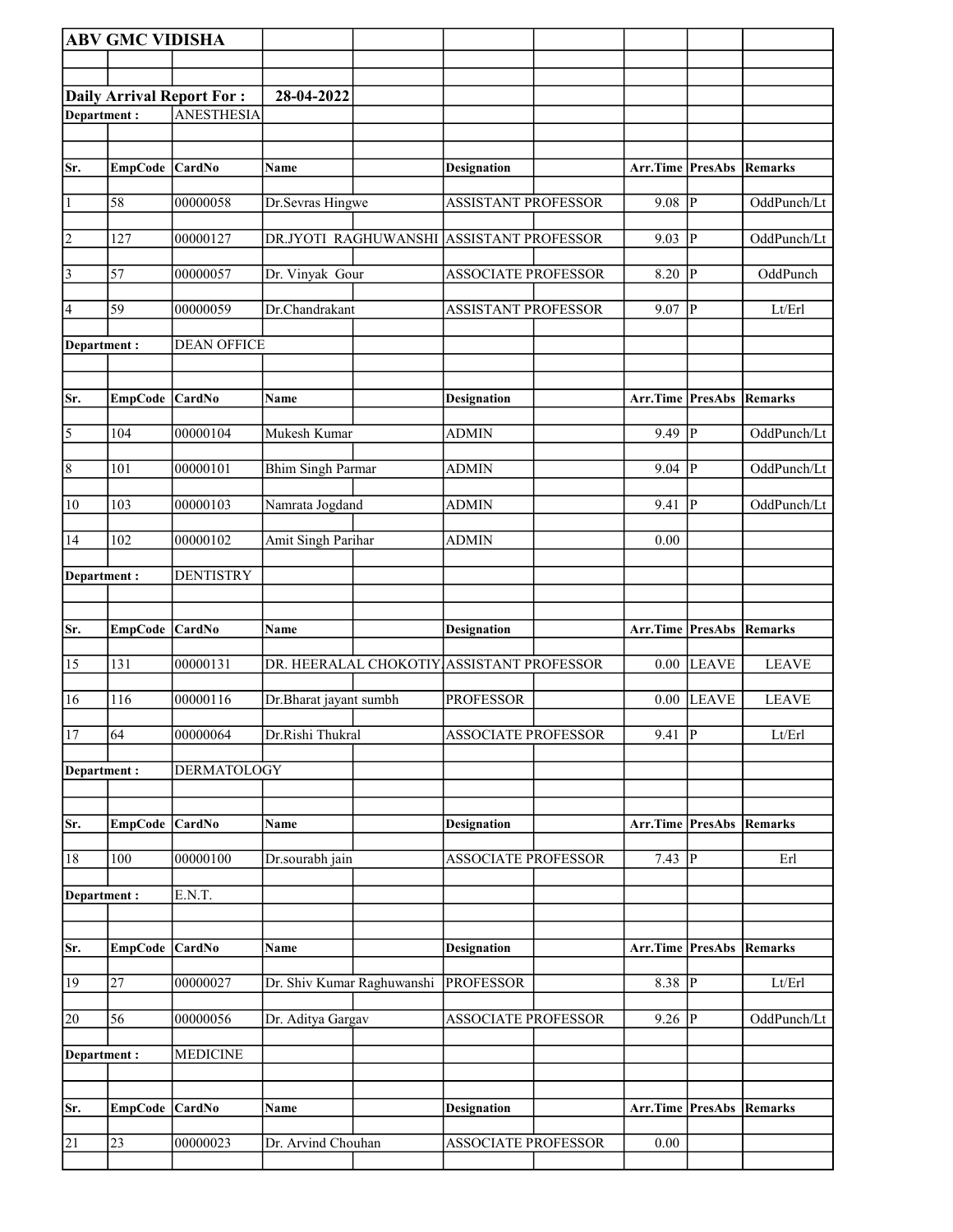| 22              | 129            | 00000129                 | Dr. Mahendra pratap Singh |                                         | ASSISTANT PROFESSOR        | $8.\overline{49}$ P             |                         | Lt/Erl         |
|-----------------|----------------|--------------------------|---------------------------|-----------------------------------------|----------------------------|---------------------------------|-------------------------|----------------|
| $\sqrt{23}$     | 12             | 00000012                 | Dr Preshant shrivastava   |                                         | <b>PROFESSOR</b>           | 9.49                            | $\mathbf{P}$            | OddPunch/Lt    |
| 24              | 30             | 00000030                 | Dr. Sandeep Aharwar       |                                         | ASSOCIATE PROFESSOR        | 8.59                            | $\mathbf{P}$            | OddPunch/Lt    |
| $\overline{25}$ | 50             | 00000050                 | Dr.vinod Dangi            |                                         | <b>ASSISTANT PROFESSOR</b> | 9.50                            | $ {\bf p} $             | Lt/Erl         |
| Department:     |                | <b>OBST. &amp; GYNEE</b> |                           |                                         |                            |                                 |                         |                |
|                 |                |                          |                           |                                         |                            |                                 |                         |                |
| Sr.             | EmpCode CardNo |                          | <b>Name</b>               |                                         | <b>Designation</b>         | <b>Arr.Time PresAbs Remarks</b> |                         |                |
| 26              | 42             | 00000042                 | Dr. Mridula singh         |                                         | <b>ASSISTANT PROFESSOR</b> | 0.00                            | <b>LEAVE</b>            | <b>LEAVE</b>   |
| $\overline{27}$ | 41             | 00000041                 | Dr.Aarti sharma           |                                         | <b>ASSOCIATE PROFESSOR</b> | 9.38 P                          |                         | OddPunch/Lt    |
| 28              | 96             | 00000096                 | DR. Sudha Chourasia       |                                         | <b>PROFESSOR</b>           | 10.02                           | $\overline{P}$          | OddPunch/Lt    |
| Department:     |                | OPHTHALMOLOGY            |                           |                                         |                            |                                 |                         |                |
|                 |                |                          |                           |                                         |                            |                                 |                         |                |
| Sr.             | EmpCode CardNo |                          | Name                      |                                         | <b>Designation</b>         | <b>Arr.Time PresAbs Remarks</b> |                         |                |
| 29              | 120            | 00000120                 |                           | Dr.Shivcharan Lal Chadravansh PROFESSOR |                            | 0.00                            | <b>LEAVE</b>            | <b>LEAVE</b>   |
| $\overline{30}$ | 121            | 00000121                 | Dr.Nikhila Yadav          |                                         | ASSISTANT PROFESSOR        | 9.32                            | $\overline{\mathbf{P}}$ | OddPunch/Lt    |
| 31              | 46             | 00000046                 | Dr. Sapna Raghuwanshi     |                                         | <b>ASSOCIATE PROFESSOR</b> | 0.00                            | <b>LEAVE</b>            | <b>LEAVE</b>   |
| Department:     |                | <b>ORTHOPEDICS</b>       |                           |                                         |                            |                                 |                         |                |
|                 |                |                          |                           |                                         |                            |                                 |                         |                |
|                 |                |                          |                           |                                         |                            |                                 |                         |                |
| Sr.             | <b>EmpCode</b> | CardNo                   | Name                      |                                         | <b>Designation</b>         | Arr.Time                        | PresAbs                 | Remarks        |
| $\overline{32}$ | 20             | 00000020                 | Dr. Sanat Singh           |                                         | <b>ASSOCIATE PROFESSOR</b> | $9.14$ P                        |                         | Lt/Erl         |
| $\overline{33}$ | 123            | 00000123                 | Dr. Vipin kumar Mishraa   |                                         | <b>ASSISTANT PROFESSOR</b> | 9.15                            | $\overline{P}$          | Lt/Erl         |
| $\overline{34}$ | 124            | 00000124                 | Dr.Sunil Kirar            |                                         | <b>ASSISTANT PROFESSOR</b> | $9.37$ P                        |                         | Lt/Erl         |
| $\overline{35}$ | 10             | 00000010                 | Dr Atul varshney          |                                         | <b>PROFESSOR</b>           | 9.29                            | $\overline{P}$          | OddPunch/Lt    |
| 36              | 55             | 00000055                 | Dr. Sanjay Upadhya        |                                         | <b>ASSOCIATE PROFESSOR</b> | 7.32                            | P                       | OddPunch       |
| Department:     |                | <b>PEADITRICS</b>        |                           |                                         |                            |                                 |                         |                |
|                 |                |                          |                           |                                         |                            |                                 |                         |                |
| Sr.             | <b>EmpCode</b> | <b>CardNo</b>            | Name                      |                                         | <b>Designation</b>         | Arr.Time                        | <b>PresAbs</b>          | <b>Remarks</b> |
| $\overline{37}$ | 9              | 00000009                 | Dr Neeti agarawal         |                                         | <b>PROFESSOR</b>           | 9.22                            | $\overline{P}$          | OddPunch/Lt    |
| 38              | 19             | 00000019                 | Dr. D Sharad Gedam        |                                         | ASSOCIATE PROFESSOR        | 9.39                            | $\overline{P}$          | OddPunch/Lt    |
| 39              | 44             | 00000044                 | Dr. Priya Gogia           |                                         | ASSISTANT PROFESSOR        | 0.00                            |                         |                |
| 40              | 61             | 00000061                 | Dr.Deepak K. Uikey        |                                         | ASSOCIATE PROFESSOR        | $9.35$ P                        |                         | OddPunch/Lt    |
| 41              | 60             | 00000060                 | Dr.Shiv R.k. Dubey        |                                         | <b>ASSISTANT PROFESSOR</b> | 0.00                            |                         |                |
| Department:     |                | <b>PSYCHIATRY</b>        |                           |                                         |                            |                                 |                         |                |
|                 |                |                          |                           |                                         |                            |                                 |                         |                |